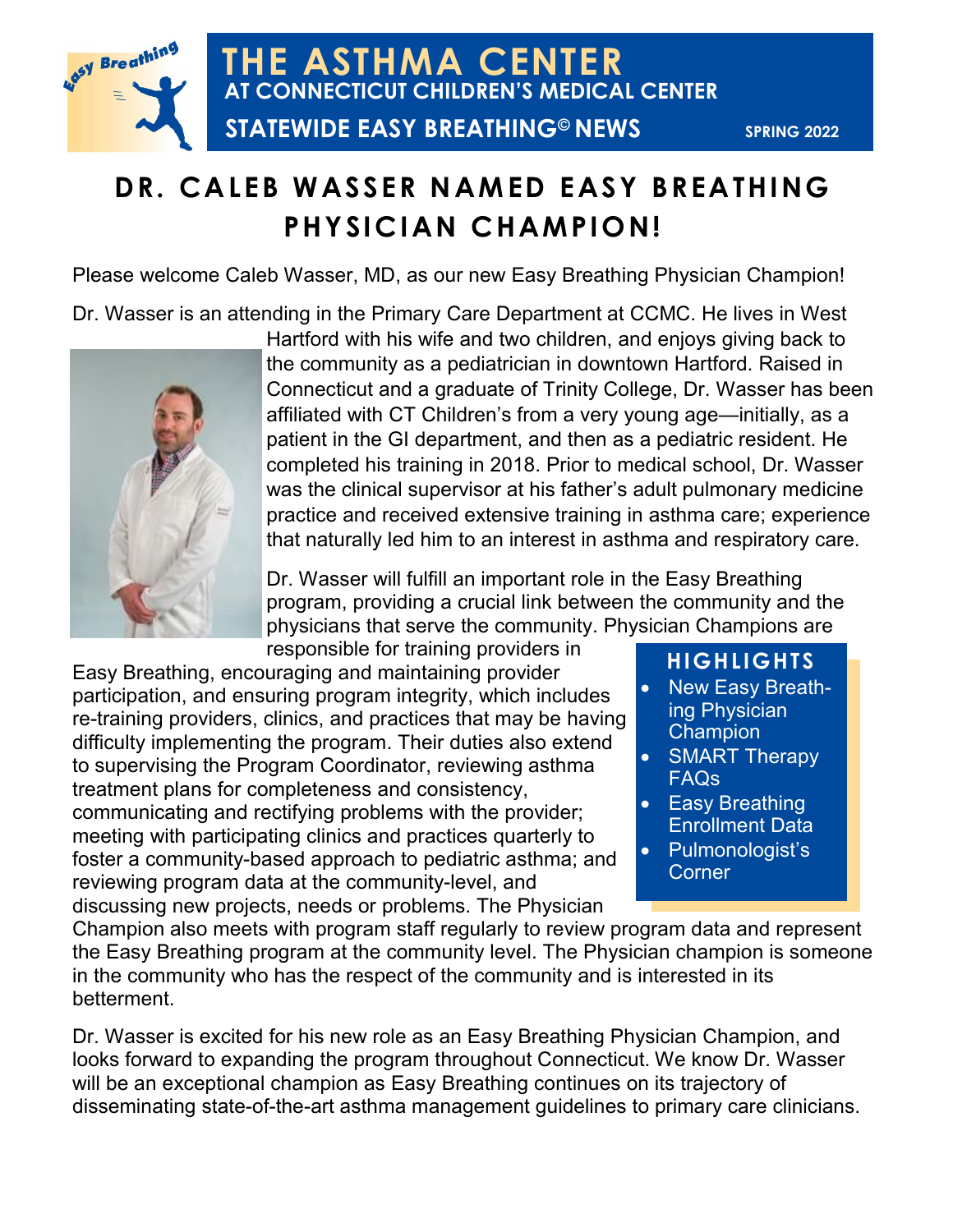

## **SMART THERAPY FAQs**

#### **Does ICS-formoterol work as quickly as SABA?**

The onset of action of formoterol is as rapid as albuterol, but it has the added advantage of a longer duration of action.

#### **What dose of ICS-formoterol should be used for SMART?**

Step 3 in children 4-11 years – budesonide-formoterol 80/4.5 µg, one puff once daily, with one puff as needed for symptom relief Potential to increase the maintenance dose to one puff twice daily in step 4

#### **What is the interval for prn SMART dosing?**

Take one puff whenever needed for symptom relief, every 5-10 minutes If symptoms persist after a few minutes, another dose can be taken, but no more than four doses for children 4-11 years on a single occasion

#### **How do I prescribe more than 1 inhaler per month?**

Label the prescription with SMART Prescribe specifically 1 inhaler for home; 1 inhaler for school (or 1 inhaler for prn) OR 2 prescription, one for daily and one for prn Rx1: Symbicort (80/4.5) 1 puff bid Dispense 1 60 inhalations Rx2: Symbicort (80/4.5) 1 puff as needed up to 8 puffs/day Dispense 1 120 inhalations

#### **What about pre-exercise treatment?**

Based on available data, it would be reasonable for a patient receiving SMART who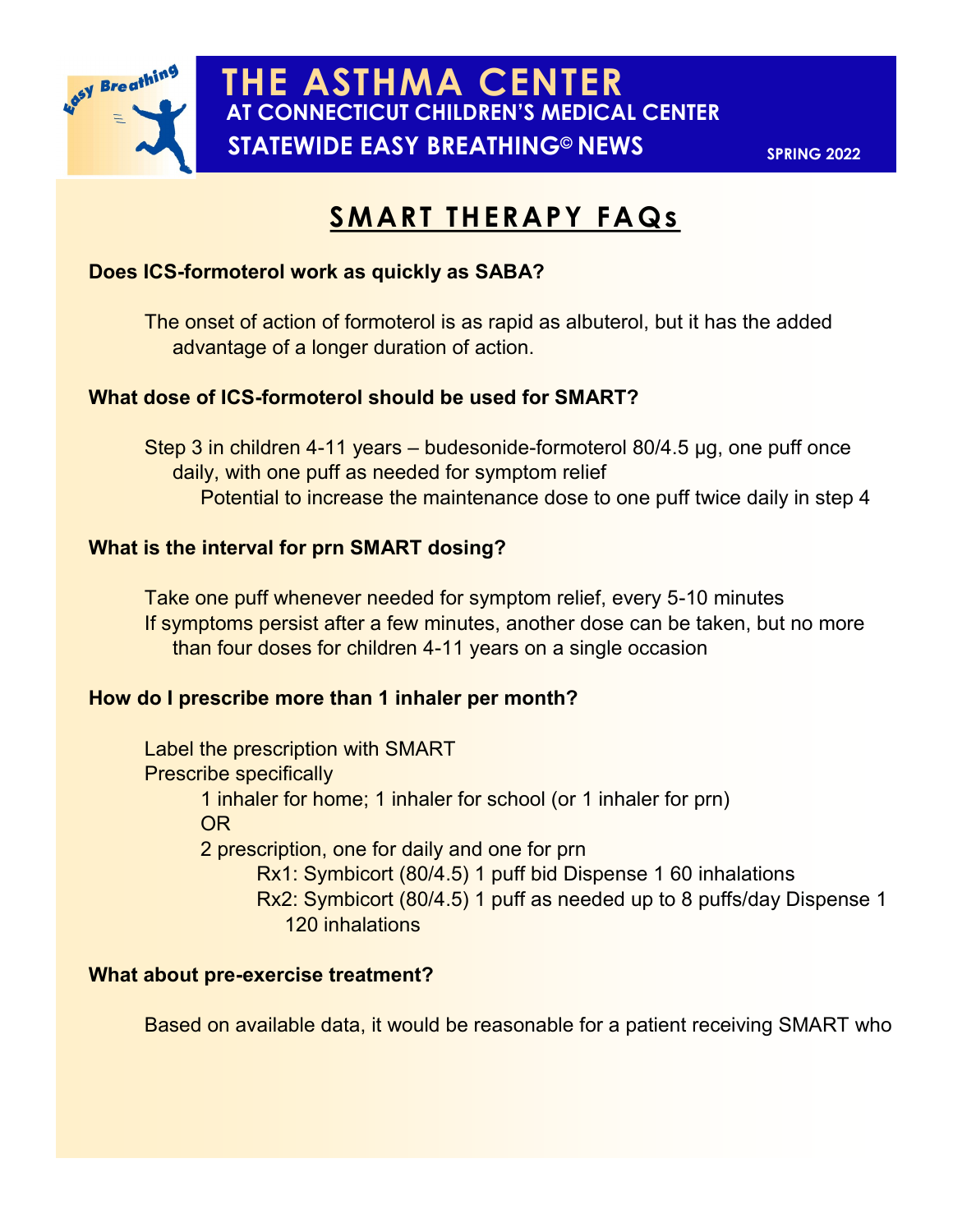

**AT CONNECTICUT CHILDREN'S MEDICAL CENTER THE ASTHMA CENTER STATEWIDE EASY BREATHING© NEWS**

**SPRING 2022**

needed exercise prophylaxis to take one inhalation of their ICS-formoterol inhaler before exercise

If ICS-formoterol is unavailable, such as in a school setting, it would be acceptable to use albuterol for pre-exercise prophylaxis.

#### **How can I counsel my patients to make the switch to SMART?**

Try this script:

*For the next while, carry both the old and new reliever with you. When*

*you feel the need for your reliever, first try the new (combination reliever. If it does not provide the expected effect within minutes, you have the option to resort to the SABA.*

# **EASY BREATHING ENROLLMENT**

 In total, 163,686 individuals have enrolled in Easy Breathing since inception. Of those enrolled, our largest age group belongs to the 0-4 year age-range, with over 60,500 children accounting for 37% of total enrollments. 45,278 children ages 5–9 and preteens between the ages of 10-14 make up 28% and 23% of enrollment respectively, with 20,274 adolescents ages 15 and up accounting for the remainder of enrollments.

 Of this total, 48% of enrolled individuals identity as female and 49% as male. Over half (51%) of enrolled participants identify as white/Caucasian, with Black and Hispanic participants accounting for 11% and 20% of enrollments, respectively. 37% of individuals enrolled in Easy Breathing have received a new asthma diagnosis through the program.